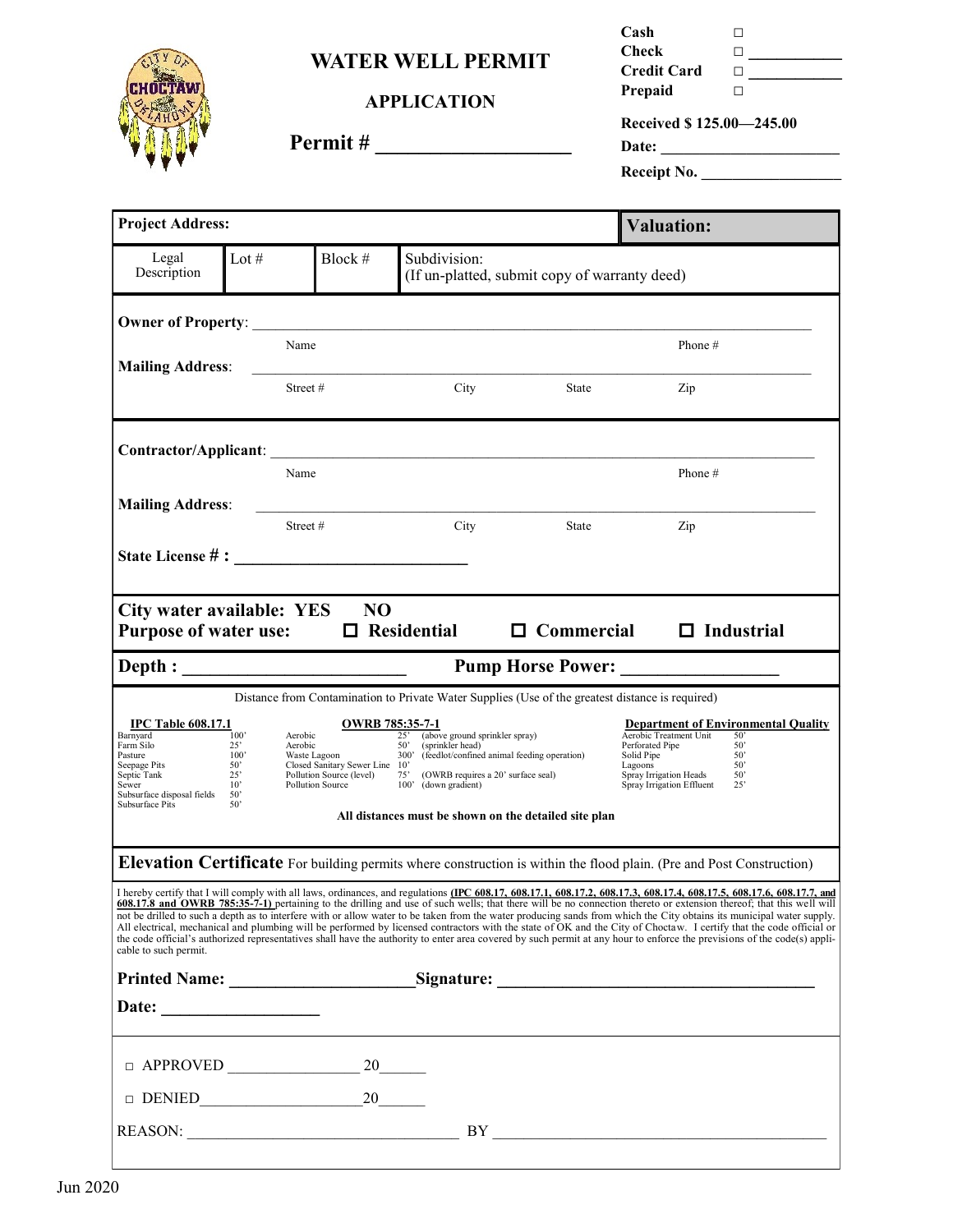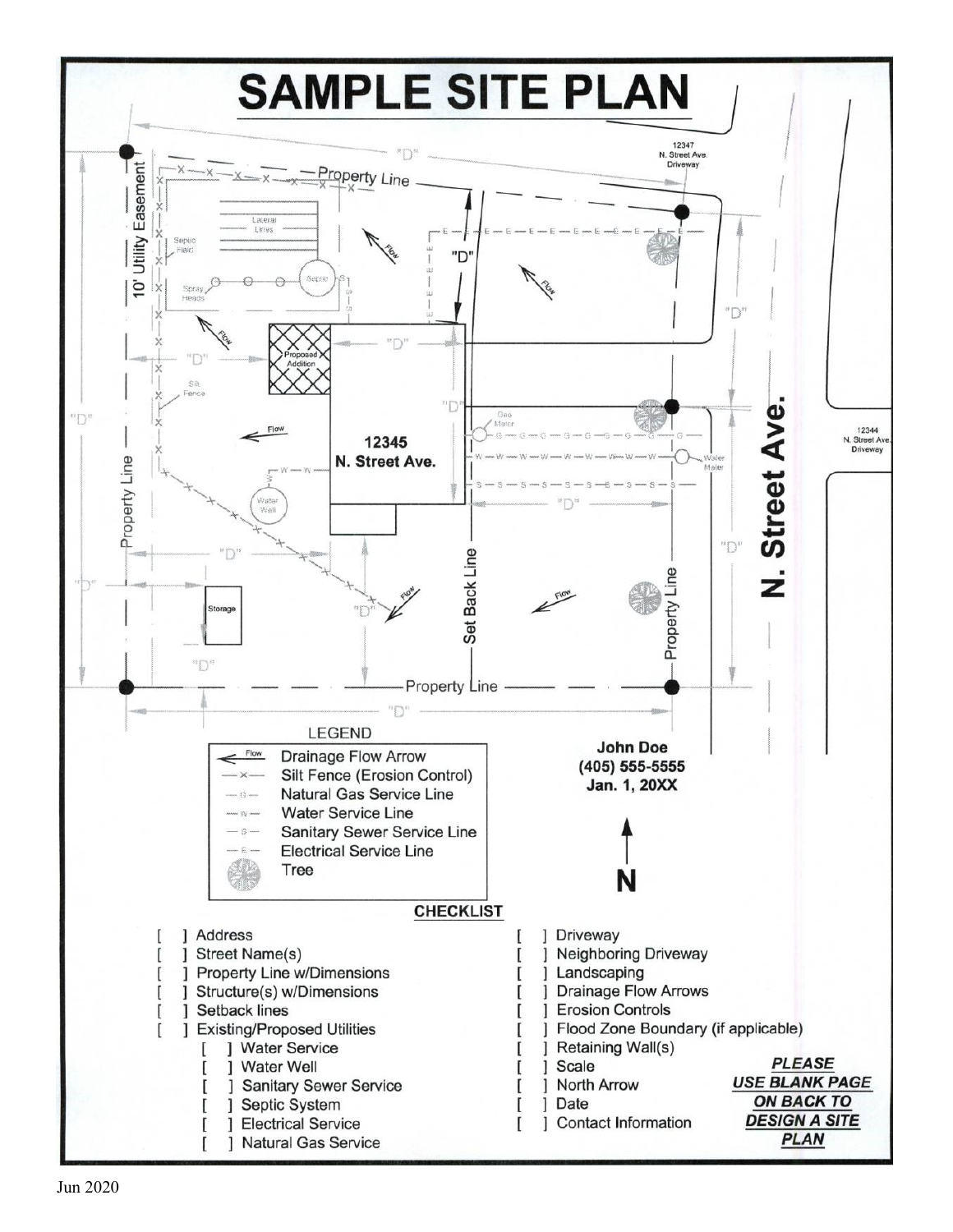# **SITE PLAN**

#### **MUST BE DETAILED TO SCALE SHOW ALL EXISTING BUILDINGS, FENCES, PROPERTY LINES**

| tri T | t tin | tri tr<br>trinin<br>. | mente dell'<br>ininini<br>متوسط ومتوسط     |
|-------|-------|-----------------------|--------------------------------------------|
|       |       |                       | ستستبد<br>44<br>4444                       |
|       |       |                       | ininini<br>tinini                          |
|       |       |                       | 00<br>inininini                            |
|       |       |                       | idad<br>1444                               |
|       |       |                       | inininini<br>ininini                       |
|       |       |                       | titul<br>++++<br>inininin                  |
|       |       |                       | idad<br>44                                 |
|       |       |                       | trininini<br>ta ma<br><b>Service State</b> |
|       |       |                       | 144<br>4444                                |
|       |       |                       | ininini                                    |
|       |       |                       | nin in                                     |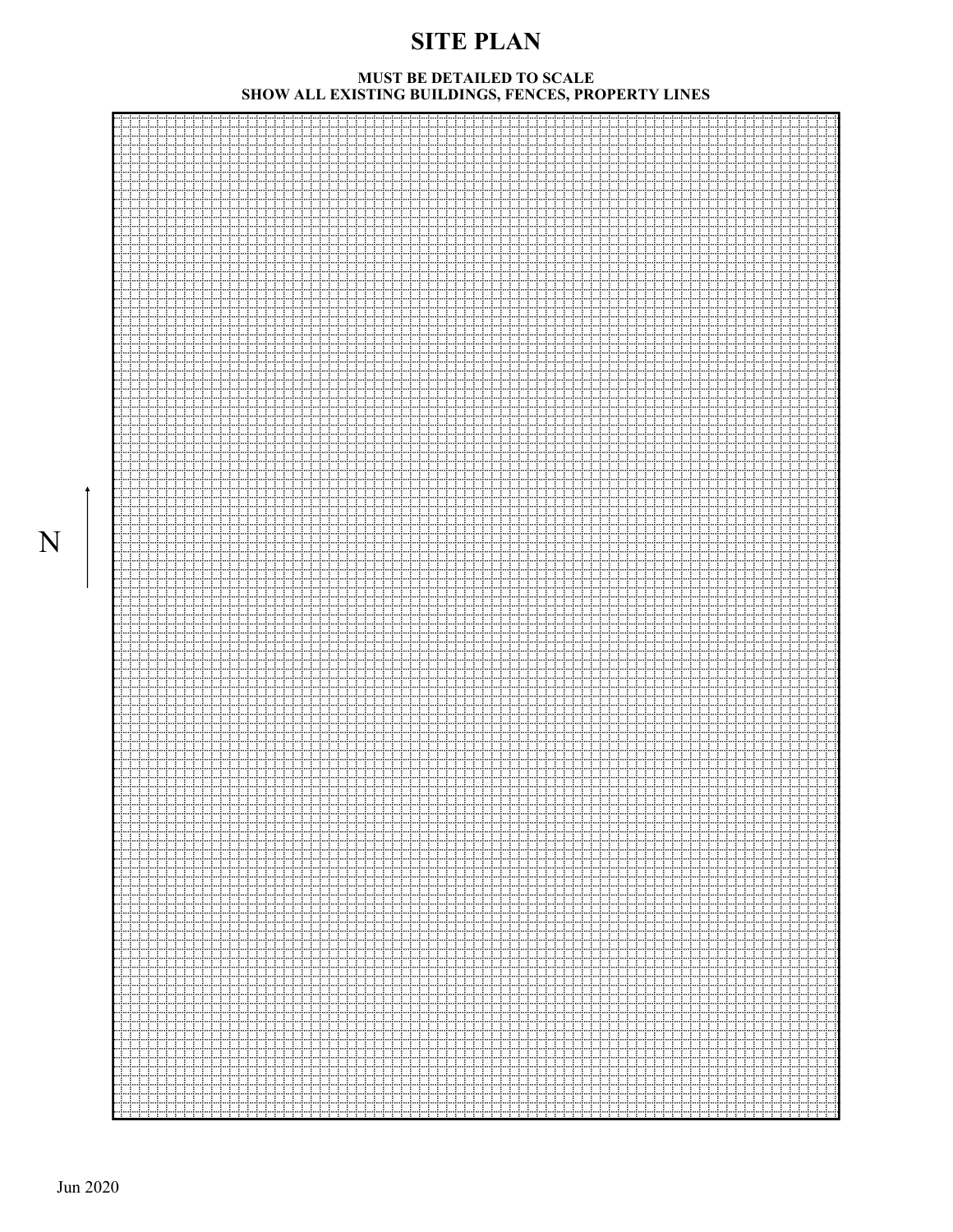### 1. **Site Plan**

- A. All lot lines and lot dimensions.
- B. All existing and proposed building(s).
- C. Distance between lot lines and building (existing and proposed).
- D. Driveway with dimension.
- E. All existing and proposed utilities.
- F. All existing and proposed easements and right-of-way with dimensions.
- G. Building set back lines with dimensions.
- H. Drainage flow arrows.
- I. Location of 100 and 500 year flood zone boundary.
- J. Scale, North Arrow, Date, Contact information.

## 2. **Documentation**

- A. Well Log.
- B. Manufactures Designs (specifications). (if applicable)
- C. Engineer Design. (if applicable)
- D. Execute Easement. (if applicable)